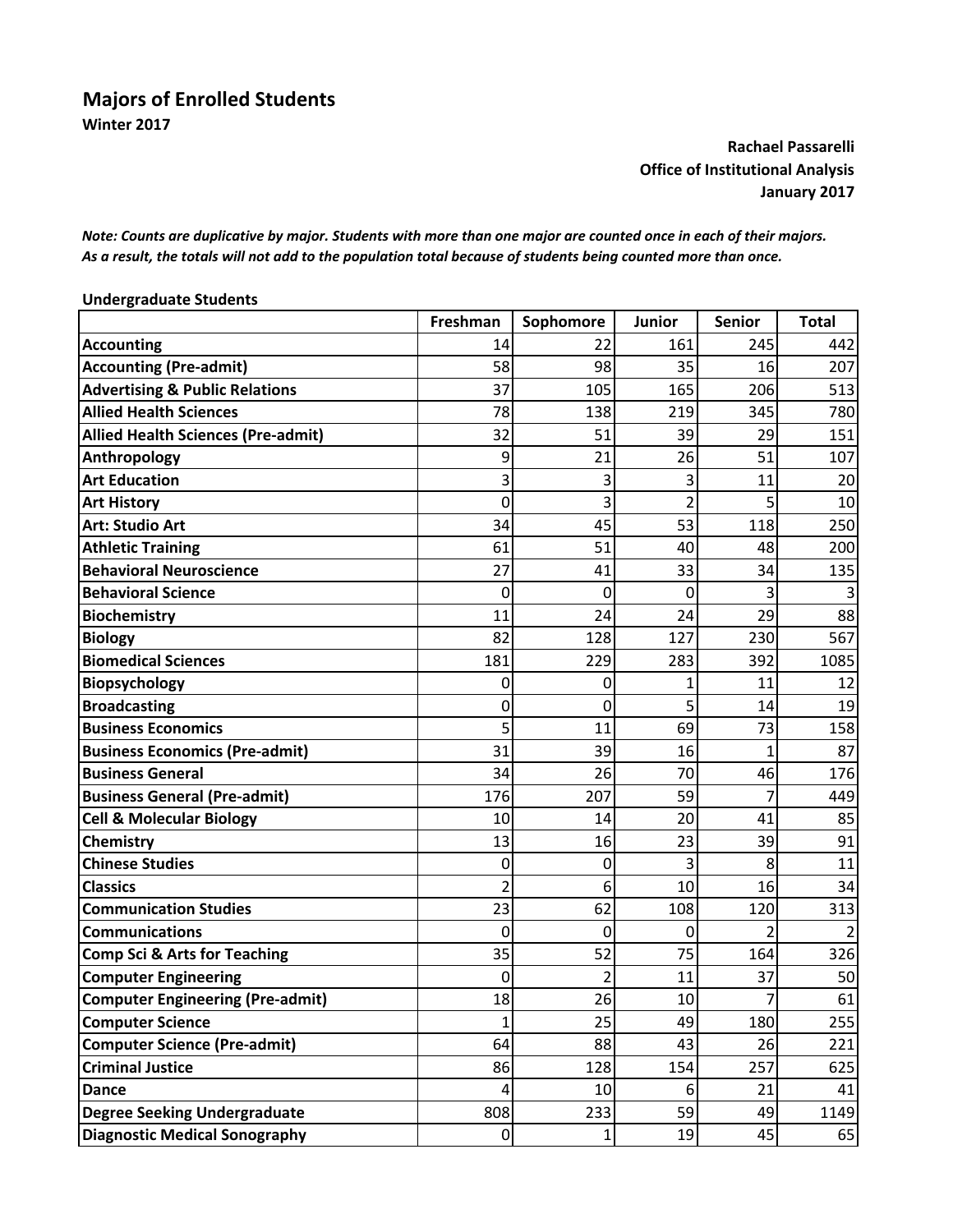|                                                  | Freshman         | Sophomore      | <b>Junior</b> | <b>Senior</b>  | <b>Total</b> |
|--------------------------------------------------|------------------|----------------|---------------|----------------|--------------|
| <b>Diagnostic Medical Sonography (Pre-admit)</b> | 39               | 53             | 47            | 6              | 145          |
| <b>Earth Science</b>                             | 0                | 3              | 0             | 8              | 11           |
| <b>Economics</b>                                 | 0                | 1              | 15            | 19             | 35           |
| <b>Economics (Pre-admit)</b>                     | 6                | 7              | 5             | 1              | 19           |
| <b>Education</b>                                 | 118              | 226            | 265           | 658            | 1267         |
| <b>Electrical Engineering</b>                    | 1                | 1              | 20            | 72             | 94           |
| <b>Electrical Engineering (Pre-admit)</b>        | 25               | 45             | 24            | 9              | 103          |
| <b>Engineering</b>                               | 0                | $\overline{2}$ | 0             | 5              |              |
| <b>English</b>                                   | 51               | 102            | 130           | 238            | 521          |
| Entrepreneurship                                 | 1                | 3              | 15            | 25             | 44           |
| <b>Entrepreneurship (Pre-admit)</b>              | 13               | 17             | 6             | 1              | 37           |
| <b>Exercise Science</b>                          | 137              | 228            | 265           | 398            | 1028         |
| <b>Film and Video</b>                            | 59               | 70             | 68            | 104            | 301          |
| Finance                                          | 7                | 24             | 194           | 315            | 540          |
| <b>Finance (Pre-admit)</b>                       | 53               | 128            | 48            | 13             | 242          |
| French                                           | 1                | 6              | 9             | 25             | 41           |
| <b>General Management</b>                        | 3                | 8              | 69            | 66             | 146          |
| <b>General Management (Pre-admit)</b>            | 22               | 49             | 23            | 5              | 99           |
| <b>Geographic Info Systems Tech</b>              | 0                | 0              | 0             | $\mathbf{1}$   |              |
| Geography                                        | $\overline{2}$   | 9              | 21            | 29             | 61           |
| Geology                                          | 9                | 23             | 19            | 44             | 95           |
| Geology-Chemistry                                | 3                | $\overline{c}$ | 2             | 3              | 10           |
| German                                           | 0                | 4              | 7             | 13             | 24           |
| <b>Global Studies &amp; Social Impact</b>        | 3                | $\overline{2}$ | 1             | 0              | 6            |
| <b>Group Social Studies</b>                      | 22               | 39             | 53            | 148            | 262          |
| <b>Health Communication</b>                      | 8                | 27             | 37            | 49             | 121          |
| <b>Health Information Management</b>             | 1                | 1              | 2             | 10             | 14           |
| <b>Health Information Management (Pre-admit)</b> | 5                | 16             | 19            | 47             | 87           |
| <b>Health Professions</b>                        | 0                | 0              | 0             | 4              | 4            |
| <b>Health Science</b>                            | $\boldsymbol{0}$ | 0              | 0             | $\mathbf{1}$   | 1            |
| <b>History</b>                                   | 10               | 28             | 38            | 63             | 139          |
| <b>Hospitality Tourism Management</b>            | 30               | 75             | 108           | 202            | 415          |
| <b>Human Resources Management</b>                | 3                | 7              | 37            | 38             | 85           |
| Human Resources Management (Pre-admit)           | 14               | 42             | 18            | 3              | 77           |
| <b>Information Systems</b>                       | $\mathbf 0$      | 8              | 21            | 78             | 107          |
| <b>Information Systems (Pre-admit)</b>           | 19               | 52             | 27            | 23             | 121          |
| <b>Integrated Science</b>                        | 5                | 22             | 19            | 64             | 110          |
| <b>Interdisciplinary Engineering</b>             | 0                | 0              | $\mathbf 1$   | 3              |              |
| <b>Interdisciplinary Engineering (Pre-admit)</b> | 16               | 26             | 5             | $\overline{5}$ | 52           |
| <b>International Business</b>                    | 5                | 9              | 35            | 42             | 91           |
| <b>International Business (Pre-admit)</b>        | 20               | 39             | 6             | $\overline{2}$ | 67           |
| <b>International Relations</b>                   | 17               | 27             | 34            | 66             | 144          |
| Journalism                                       | $\mathbf 0$      | 1              | 1             | 13             | 15           |
| <b>Legal Studies</b>                             | 12               | 28             | 39            | 41             | 120          |
| <b>Liberal Studies</b>                           | 2                | 18             | 64            | 165            | 249          |
| <b>Management</b>                                | $\boldsymbol{0}$ | 3              | 36            | 195            | 234          |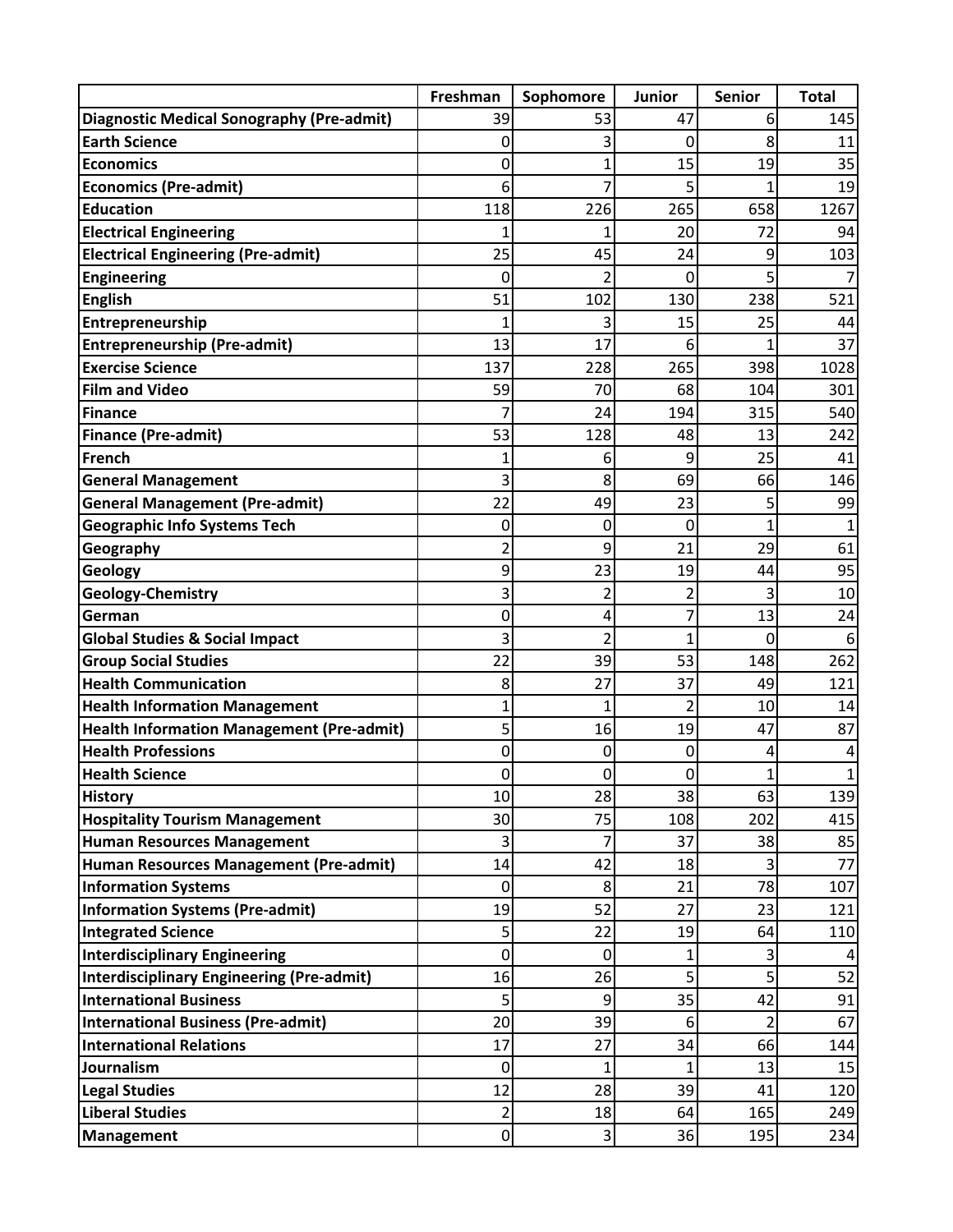|                                                   | Freshman                | Sophomore    | <b>Junior</b> | <b>Senior</b> | <b>Total</b> |
|---------------------------------------------------|-------------------------|--------------|---------------|---------------|--------------|
| <b>Management (Pre-admit)</b>                     |                         | 19           | 13            | 8             | 42           |
| <b>Marketing</b>                                  | 8                       | 24           | 226           | 368           | 626          |
| <b>Marketing (Pre-admit)</b>                      | 80                      | 177          | 65            | 13            | 335          |
| <b>Mathematics</b>                                | 30                      | 53           | 73            | 152           | 308          |
| <b>Mechanical Engineering</b>                     | 0                       | 5            | 22            | 144           | 171          |
| <b>Mechanical Engineering (Pre-admit)</b>         | 131                     | 137          | 80            | 26            | 374          |
| <b>Medical Laboratory Science</b>                 | 0                       | 0            | 3             | 35            | 38           |
| <b>Medical Laboratory Science (Pre-admit)</b>     | 11                      | 13           | 12            | 9             | 45           |
| <b>Multimedia Journalism</b>                      | 35                      | 37           | 38            | 28            | 138          |
| <b>Music</b>                                      | 22                      | 26           | 35            | 113           | 196          |
| <b>Natural Resources Mgmt</b>                     | 14                      | 48           | 57            | 100           | 219          |
| <b>Non Degree Undergraduate</b>                   | 136                     | 5            | 1             |               | 143          |
| <b>Nursing</b>                                    | 7                       | 51           | 102           | 308           | 468          |
| <b>Nursing (Pre-admit)</b>                        | 275                     | 280          | 125           | 90            | 770          |
| <b>Occupational Safety/Health Mgt</b>             | 0                       | 1            | 7             | 32            | 40           |
| <b>Occupational Safety/Health Mgt (Pre-admit)</b> | 2                       | 11           | 15            | 2             | 30           |
| <b>Operations Management</b>                      | 0                       | $\mathbf{1}$ | 3             | 8             | 12           |
| <b>Operations Management (Pre-admit)</b>          | 2                       | 3            | 1             | $\mathbf 0$   | 6            |
| Philosophy                                        | 3                       | 11           | 14            | 23            | 51           |
| Photography                                       | 12                      | 9            | 14            | 26            | 61           |
| <b>Physical Education</b>                         | 20                      | 39           | 50            | 93            | 202          |
| <b>Physics</b>                                    | 4                       | 11           | 9             | 21            | 45           |
| <b>Political Science</b>                          | 27                      | 47           | 55            | 61            | 190          |
| <b>Pre-Health Science</b>                         | 0                       | 0            | 0             | 1             |              |
| <b>Pre-Med Img/Radiation Sci</b>                  | 0                       | 0            | 0             | 1             |              |
| <b>Pre-professional Preparation</b>               | 224                     | 227          | 189           | 160           | 800          |
| <b>Product Dsgn &amp; Mfg Engineering</b>         | 0                       | 0            | 25            | 45            | 70           |
| Product Dsgn & Mfg Engineering (Pre-admit)        | 24                      | 19           | 20            | 12            | 75           |
| <b>Psychology</b><br><b>Public Administration</b> | 122<br>$\boldsymbol{0}$ | 185<br>0     | 313<br>0      | 378<br>1      | 998<br>1     |
| <b>Public and Nonprofit Admin</b>                 | 6                       | 29           | 60            | 118           | 213          |
| <b>Radiation Therapy</b>                          | 0                       | 0            | 8             | 28            | 36           |
| <b>Radiation Therapy (Pre-admit)</b>              | 23                      | 28           | 18            | 3             | 72           |
| <b>Radiologic &amp; Imaging Sciences</b>          | $\mathbf 0$             | 0            | $\mathbf 0$   | 1             | 1            |
| Radiologic & Imaging Sciences (Pre-admit)         | 4                       | 3            | $\mathbf 0$   | 10            | 17           |
| <b>Religious Studies</b>                          | 2                       | $\mathbf{1}$ | 5             | 6             | 14           |
| <b>Social Work</b>                                | 41                      | 92           | 128           | 174           | 435          |
| <b>Sociology</b>                                  | 2                       | 12           | 21            | 51            | 86           |
| <b>Spanish</b>                                    | 7                       | 24           | 45            | 51            | 127          |
| <b>Special Education</b>                          | 35                      | 43           | 66            | 137           | 281          |
| <b>Statistics</b>                                 | 5                       | 22           | 41            | 63            | 131          |
| <b>Supply Chain Management</b>                    | 1                       | 5            | 60            | 152           | 218          |
| <b>Supply Chain Management (Pre-admit)</b>        | 13                      | 44           | 29            | 5             | 91           |
| <b>Sustainable Food Systems</b>                   | $\mathbf 0$             | 0            | $\mathbf 0$   | $\mathbf{1}$  | $\mathbf{1}$ |
| <b>Theatre</b>                                    | $\pmb{4}$               | 8            | 12            | 13            | 37           |
| <b>Therapeutic Recreation</b>                     | $\pmb{0}$               | $\mathbf 0$  | 22            | 53            | 75           |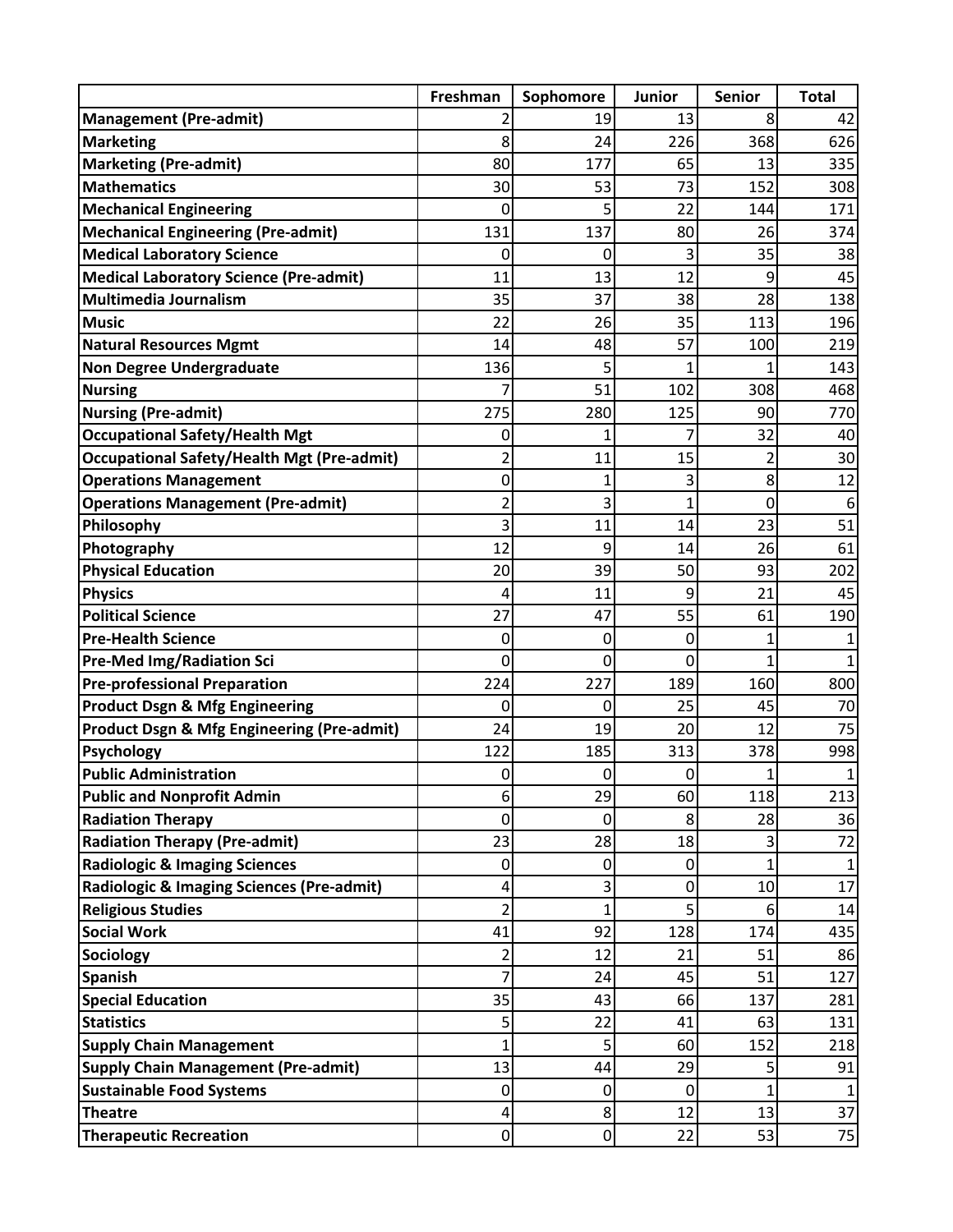|                                           | Freshman | Sophomore | Junior | <b>Senior</b> | <b>Total</b> |
|-------------------------------------------|----------|-----------|--------|---------------|--------------|
| <b>Therapeutic Recreation (Pre-admit)</b> | 14       |           |        |               | 70I          |
| <b>Women and Gender Studies</b>           |          |           |        | 20            |              |
| <b>Women, Gender &amp; Sexuality Stdy</b> |          |           |        |               |              |
| <b>Writing</b>                            | 20       | 25        | 45     | 87            |              |

**Graduate Students**

|                                          | <b>Certificate</b> | <b>Masters</b> | <b>Doctorate</b> |
|------------------------------------------|--------------------|----------------|------------------|
| <b>Applied Behavior Analysis</b>         | 10                 | 0              |                  |
| <b>Accounting</b>                        | 0                  | 72             | 0                |
| <b>Applied Linguistics</b>               | 0                  | 11             | 0                |
| <b>Medical &amp; Bioinformatics</b>      | 0                  | 19             | 0                |
| <b>Biology</b>                           | 0                  | 36             | 0                |
| <b>Biomedical Sciences</b>               | 0                  | 20             | 0                |
| <b>Biostatistics</b>                     | 0                  | 35             | 0                |
| <b>Business General</b>                  | 0                  | 207            | 0                |
| <b>Clinical Dietetics</b>                | 0                  | 15             | 0                |
| <b>Computer Information Systems</b>      | 0                  | 72             | 0                |
| <b>Criminal Justice</b>                  | 0                  | 26             | 0                |
| <b>Cell &amp; Molecular Biology</b>      | 0                  | 35             | 0                |
| <b>School Counseling</b>                 | 0                  | 32             | 0                |
| <b>Communications</b>                    | 0                  | 51             | 0                |
| <b>Clinical Research Trials Mgt</b>      | $\mathbf{1}$       | 0              | 0                |
| <b>Biomedical Informatics</b>            | 2                  | 0              | 0                |
| <b>Distributed Computing</b>             | 1                  | 0              | 0                |
| <b>Database Mangement</b>                | 2                  | 0              | 0                |
| <b>Information Systems Management</b>    | 5                  | 0              | 0                |
| <b>Software Engineering</b>              | $\overline{2}$     | $\overline{0}$ | 0                |
| <b>General Education</b>                 | 0                  | 41             | 0                |
| <b>Educational Leadership</b>            | 0                  | 315            | 0                |
| <b>Educational Technology</b>            | 0                  | 48             | 0                |
| <b>Teacher Leader</b>                    | 8                  | 0              | 0                |
| <b>Engineering</b>                       | 0                  | 72             | 0                |
| <b>English</b>                           | 0                  | 31             | 0                |
| <b>Health Administration</b>             | 0                  | 75             | 0                |
| <b>Higher Education</b>                  | 0                  | 112            | 0                |
| <b>Instruction &amp; Curriculum</b>      | 0                  | 188            | 0                |
| Leadership                               | 0                  | 28             | 0                |
| <b>Literacy Studies</b>                  | 0                  | 108            | 0                |
| <b>Non Degree Graduate</b>               | 0                  | 201            | $\mathbf 0$      |
| <b>Palliative and Hospice Care</b>       | 8                  | 0              | 0                |
| <b>Nursing</b>                           | 0                  | 14             | 103              |
| <b>Online/Blended Instr &amp; Assess</b> | 4                  | 0              | 0                |
| <b>Occupational Therapy</b>              | 0                  | 128            | 0                |
| <b>Public Administration</b>             | 0                  | 133            | 0                |
| <b>Nonprofit Leadership</b>              | 9                  | 0              | 0                |